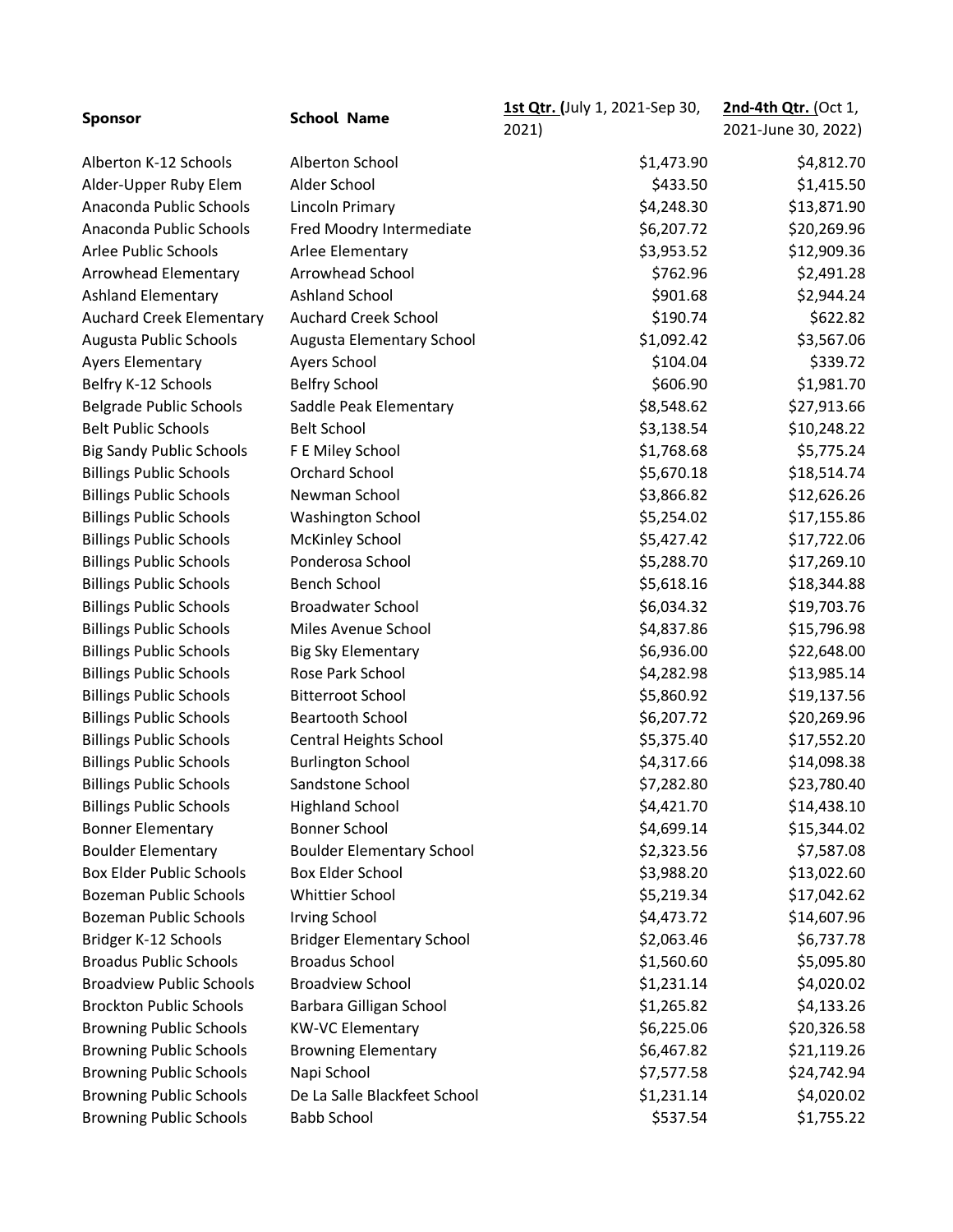| <b>Butte Public Schools</b>     | Kennedy School                     | \$4,907.22 | \$16,023.46 |
|---------------------------------|------------------------------------|------------|-------------|
| <b>Butte Public Schools</b>     | West Elementary School             | \$9,606.36 | \$31,367.48 |
| <b>Butte Public Schools</b>     | <b>Emerson School</b>              | \$7,490.88 | \$24,459.84 |
| <b>Butte Public Schools</b>     | Margaret Leary School              | \$7,230.78 | \$23,610.54 |
| <b>Butte Public Schools</b>     | <b>Whittier School</b>             | \$7,993.74 | \$26,101.82 |
| <b>Cascade Public Schools</b>   | Cascade School                     | \$2,739.72 | \$8,945.96  |
| Centerville Public Schls        | Centerville School                 | \$1,976.76 | \$6,454.68  |
| <b>Charlo Public Schools</b>    | Charlo Elementary                  | \$2,340.90 | \$7,643.70  |
| Choteau Public Schools          | Choteau School                     | \$3,173.22 | \$10,361.46 |
| <b>Circle Public Schools</b>    | Redwater School                    | \$849.66   | \$2,774.38  |
| <b>Clinton Elementary</b>       | Clinton School                     | \$2,531.64 | \$8,266.52  |
| <b>Colstrip Public Schools</b>  | Pine Butte Elementary Sch          | \$5,011.26 | \$16,363.18 |
| Columbia Falls Pub Schls        | <b>Glacier Gateway Elem</b>        | \$9,138.18 | \$29,838.74 |
| Columbia Falls Pub Schls        | <b>Ruder Elementary</b>            | \$8,878.08 | \$28,989.44 |
| <b>Conrad Public Schools</b>    | Utterback 4-6                      | \$1,907.40 | \$6,228.20  |
| <b>Conrad Public Schools</b>    | Meadowlark School                  | \$2,861.10 | \$9,342.30  |
| Corvallis K-12 Schools          | <b>Edna Thomas School</b>          | \$3,415.98 | \$11,154.14 |
| Corvallis K-12 Schools          | Quentin Brown Primary K-4          | \$8,670.00 | \$28,310.00 |
| Custer K-12 Schools             | Custer School                      | \$867.00   | \$2,831.00  |
| <b>Cut Bank Public Schools</b>  | <b>Glacier Elementary School</b>   | \$173.40   | \$566.20    |
| <b>Cut Bank Public Schools</b>  | Horizon Elementary                 | \$190.74   | \$622.82    |
| <b>Cut Bank Public Schools</b>  | Zenith Elementary                  | \$138.72   | \$452.96    |
| <b>Cut Bank Public Schools</b>  | Anna Jeffries Elementary           | \$2,063.46 | \$6,737.78  |
| <b>Cut Bank Public Schools</b>  | H C Davis Elementary               | \$3,936.18 | \$12,852.74 |
| Darby K-12 Schools              | Darby School                       | \$2,757.06 | \$9,002.58  |
| Deer Lodge Elementary           | O D Speer School                   | \$6,121.02 | \$19,986.86 |
| <b>DeSmet Elementary</b>        | DeSmet School                      | \$1,387.20 | \$4,529.60  |
| <b>Dillon Elementary</b>        | Parkview School                    | \$8,826.06 | \$28,819.58 |
| Dixon Elementary                | Dixon Elementary                   | \$1,023.06 | \$3,340.58  |
| Dodson K-12                     | Dodson School                      | \$762.96   | \$2,491.28  |
| <b>Drummond Public Schools</b>  | <b>Drummond School</b>             | \$1,283.16 | \$4,189.88  |
| Dutton/Brady K-12 Schools       | Pondera Colony School              | \$364.14   | \$1,189.02  |
| Dutton/Brady K-12 Schools       | Dutton/Brady Elementary            | \$1,040.40 | \$3,397.20  |
| <b>East Glacier Park Elem</b>   | East Glacier Park School           | \$988.38   | \$3,227.34  |
| East Helena Public Schools      | Prickly Pear Elem                  | \$4,699.14 | \$15,344.02 |
| East Helena Public Schools      | Eastgate School                    | \$2,531.64 | \$8,266.52  |
| East Helena Public Schools      | Radley Elementary School           | \$7,438.86 | \$24,289.98 |
| Ekalaka Public Schools          | Ekalaka Elementary School          | \$1,387.20 | \$4,529.60  |
| <b>Elliston Elementary</b>      | <b>Elliston School</b>             | \$329.46   | \$1,075.78  |
| Eureka Public Schools           | Eureka Elementary School           | \$4,144.26 | \$13,532.18 |
| Evergreen Elementary            | East Evergreen School              | \$6,589.20 | \$21,515.60 |
| <b>Fairfield Public Schools</b> | <b>Fairfield Elementary School</b> | \$2,722.38 | \$8,889.34  |
| <b>Fairview Public Schools</b>  | Fairview School                    | \$2,427.60 | \$7,926.80  |
| Fort Benton Public Schls        | Fort Benton School                 | \$3,155.88 | \$10,304.84 |
| Fortine Elementary              | Fortine School                     | \$1,456.56 | \$4,756.08  |
| <b>Frazer Public Schools</b>    | <b>Frazer Elementary</b>           | \$1,075.08 | \$3,510.44  |
| Frenchtown K-12 Schools         | Frenchtown Intermediate Scho       | \$3,259.92 | \$10,644.56 |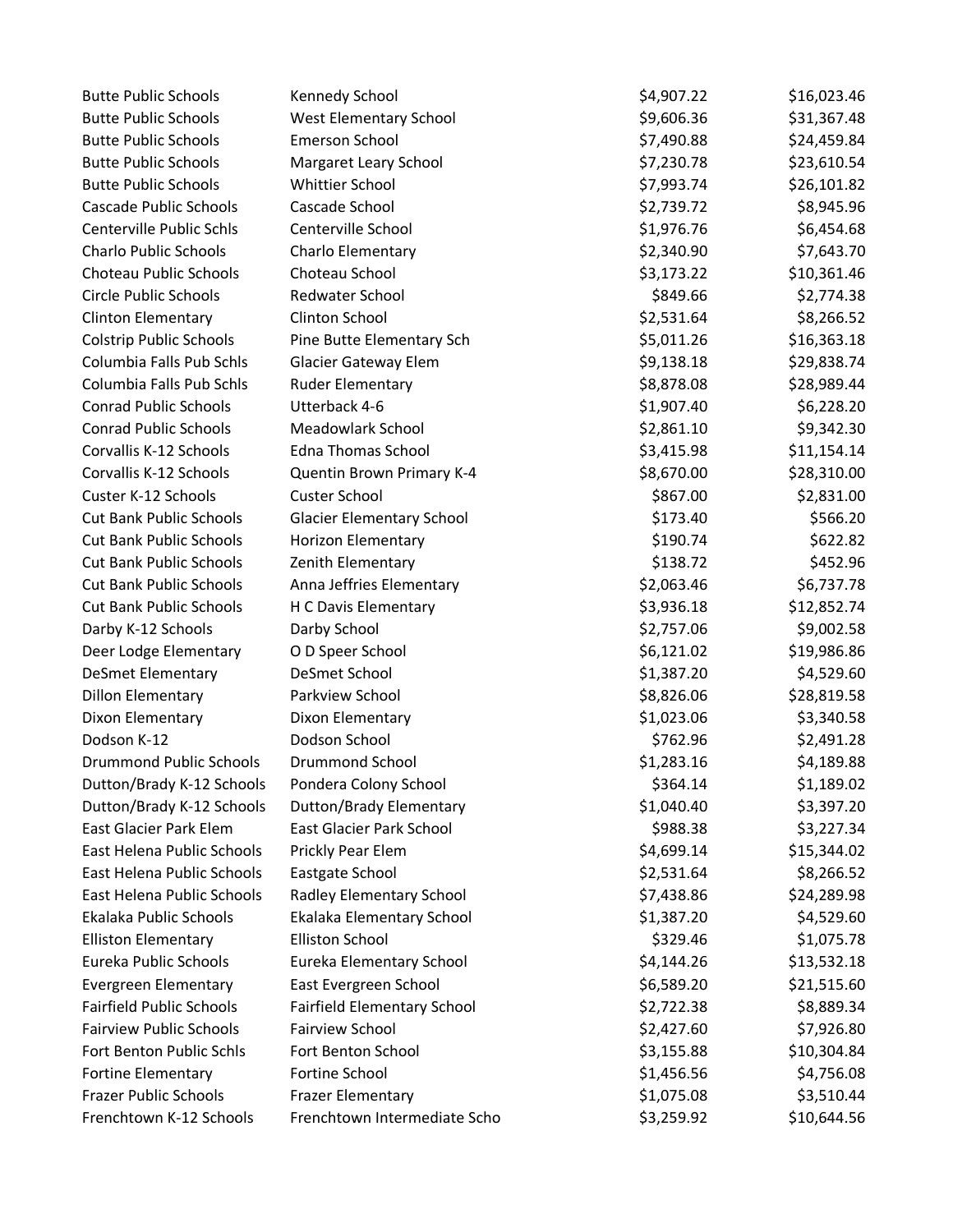| Frenchtown K-12 Schools         | Frenchtown Elementary School    | \$6,658.56 | \$21,742.08 |
|---------------------------------|---------------------------------|------------|-------------|
| Froid Public Schools            | Froid Elementary School         | \$1,179.12 | \$3,850.16  |
| Fromberg K-12                   | Fromberg School                 | \$1,092.42 | \$3,567.06  |
| <b>Frontier Elementary</b>      | Frontier School                 | \$1,976.76 | \$6,454.68  |
| <b>Geraldine Public Schools</b> | Geraldine School                | \$554.88   | \$1,811.84  |
| Gildford Colony Elem            | Gildford Colony School          | \$433.50   | \$1,415.50  |
| Glasgow K-12 Schools            | <b>Irle Elementary School</b>   | \$6,121.02 | \$19,986.86 |
| Golden Ridge Elementary         | Golden Ridge School             | \$641.58   | \$2,094.94  |
| <b>Grass Range Public Schls</b> | <b>Grass Range School</b>       | \$849.66   | \$2,774.38  |
| <b>Great Falls Public Schls</b> | Longfellow School               | \$5,202.00 | \$16,986.00 |
| <b>Great Falls Public Schls</b> | <b>Whittier School</b>          | \$4,577.76 | \$14,947.68 |
| <b>Great Falls Public Schls</b> | <b>West Elementary</b>          | \$7,959.06 | \$25,988.58 |
| <b>Great Falls Public Schls</b> | <b>Giant Springs Elementary</b> | \$8,097.78 | \$26,441.54 |
| <b>Great Falls Public Schls</b> | Mountain View School            | \$8,219.16 | \$26,837.88 |
| <b>Great Falls Public Schls</b> | Sunnyside School                | \$7,213.44 | \$23,553.92 |
| <b>Great Falls Public Schls</b> | Valley View School              | \$6,277.08 | \$20,496.44 |
| <b>Great Falls Public Schls</b> | Morningside School              | \$5,028.60 | \$16,419.80 |
| <b>Great Falls Public Schls</b> | Lewis & Clark School            | \$7,317.48 | \$23,893.64 |
| <b>Great Falls Public Schls</b> | Chief Joseph School             | \$5,618.16 | \$18,344.88 |
| <b>Great Falls Public Schls</b> | Lincoln School                  | \$7,959.06 | \$25,988.58 |
| Hamilton K-12 Schools           | <b>Washington School</b>        | \$3,918.84 | \$12,796.12 |
| Hamilton K-12 Schools           | Daly School                     | \$6,242.40 | \$20,383.20 |
| <b>Hardin Public Schools</b>    | Crow Agency School              | \$5,149.98 | \$16,816.14 |
| <b>Hardin Public Schools</b>    | Hardin Intermediate             | \$5,375.40 | \$17,552.20 |
| Hardin Public Schools           | Hardin Primary                  | \$5,739.54 | \$18,741.22 |
| Hardin Public Schools           | Fort Smith School               | \$520.20   | \$1,698.60  |
| <b>Harlem Public Schools</b>    | Harlem Elementary School        | \$6,016.98 | \$19,647.14 |
| <b>Harlowton Public Schools</b> | <b>Hillcrest School</b>         | \$3,051.84 | \$9,965.12  |
| Harrison K-12 Schools           | Harrison School                 | \$745.62   | \$2,434.66  |
| <b>Havre Public Schools</b>     | <b>Highland Park School</b>     | \$5,583.48 | \$18,231.64 |
| <b>Havre Public Schools</b>     | Lincoln-McKinley School         | \$4,681.80 | \$15,287.40 |
| Havre Public Schools            | Sunnyside School                | \$5,011.26 | \$16,363.18 |
| Hays-Lodge Pole K-12 Schls      | Lodge Pole School               | \$1,872.72 | \$6,114.96  |
| Heart Butte K-12 Schools        | <b>Heart Butte Elementary</b>   | \$1,716.66 | \$5,605.38  |
| Helena Public Schools           | <b>Bryant School</b>            | \$4,716.48 | \$15,400.64 |
| Helena Public Schools           | Central School                  | \$5,149.98 | \$16,816.14 |
| Helena Public Schools           | <b>Broadwater School</b>        | \$4,941.90 | \$16,136.70 |
| Helena Public Schools           | Warren School                   | \$5,670.18 | \$18,514.74 |
| Hinsdale Public Schools         | Hinsdale School                 | \$606.90   | \$1,981.70  |
| Hobson K-12 Schools             | Hobson School                   | \$832.32   | \$2,717.76  |
| Hot Springs K-12                | Hot Springs School              | \$1,577.94 | \$5,152.42  |
| Huntley Project K-12 Schls      | Huntley Project Elem K-6        | \$7,421.52 | \$24,233.36 |
| Hysham K-12 Schools             | Hysham School                   | \$867.00   | \$2,831.00  |
| Judith Gap Public Schools       | Judith Gap School               | \$242.76   | \$792.68    |
| Kalispell Public Schools        | Smith Valley Primary Schl       | \$2,861.10 | \$9,342.30  |
| Kalispell Public Schools        | Elrod School                    | \$4,248.30 | \$13,871.90 |
| Kalispell Public Schools        | Jeannette Rankin Elementary S   | \$7,404.18 | \$24,176.74 |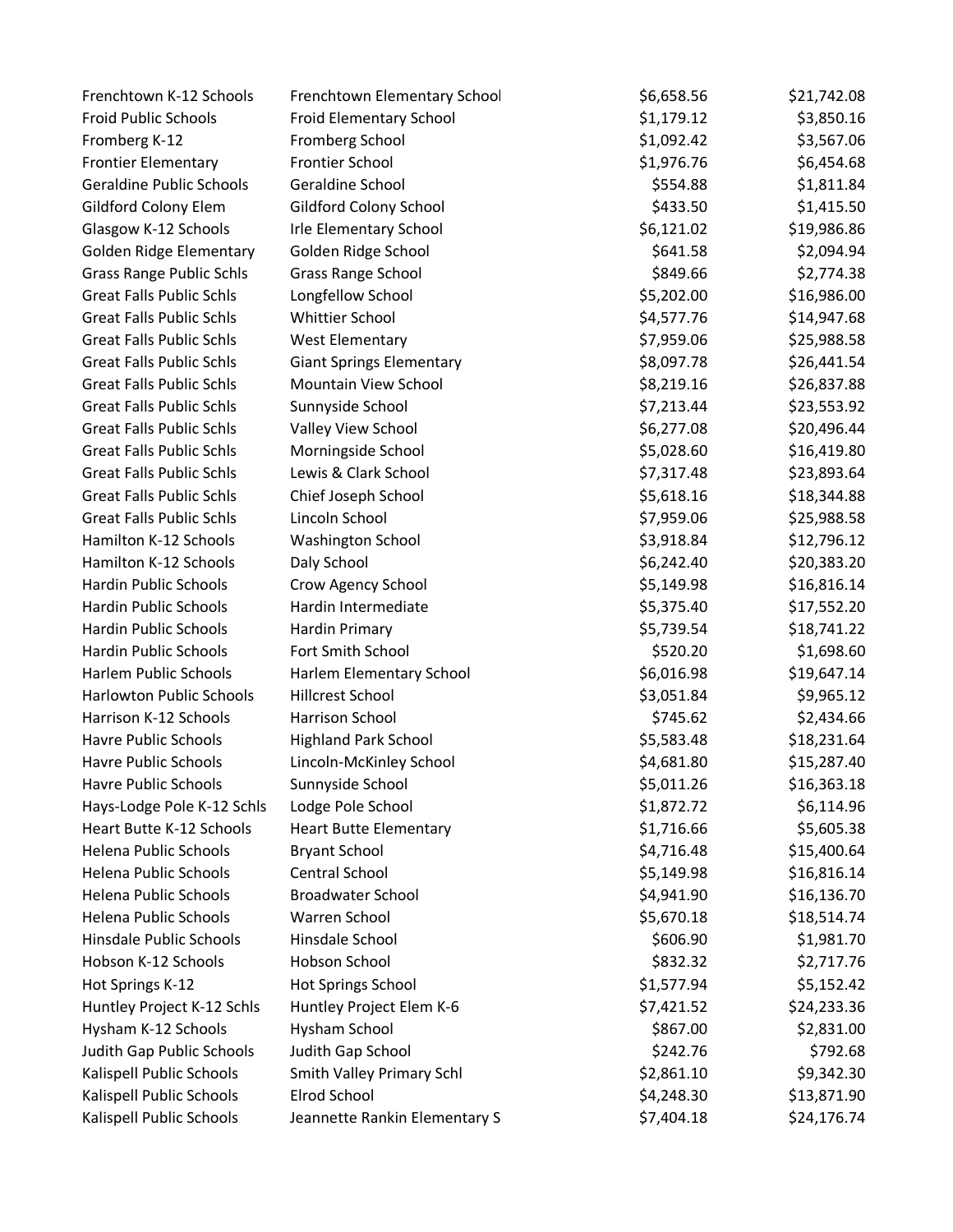| Kalispell Public Schools                              | <b>Russell School</b>        | \$4,213.62  | \$13,758.66 |
|-------------------------------------------------------|------------------------------|-------------|-------------|
| Kila Elementary                                       | Kila School                  | \$2,913.12  | \$9,512.16  |
| King Colony Elementary                                | King Colony School           | \$156.06    | \$509.58    |
| Lame Deer Public Schools                              | Lame Deer School             | \$5,635.50  | \$18,401.50 |
| Laurel Public Schools                                 | Fred W Graff School          | \$5,496.78  | \$17,948.54 |
| Laurel Public Schools                                 | South School                 | \$2,687.70  | \$8,776.10  |
| Lewistown Public Schools                              | Garfield School              | \$3,572.04  | \$11,663.72 |
| Lewistown Public Schools                              | <b>Highland Park School</b>  | \$5,219.34  | \$17,042.62 |
| Lewistown Public Schools                              | Lewis & Clark School         | \$3,311.94  | \$10,814.42 |
| Libby K-12 Schools                                    | Libby Elementary School      | \$12,016.62 | \$39,237.66 |
| Lima K-12 Schools                                     | Lima School                  | \$572.22    | \$1,868.46  |
| Lincoln K-12 Schools                                  | Lincoln Elementary School    | \$1,248.48  | \$4,076.64  |
| Livingston Public Schools                             | East Side School             | \$5,930.28  | \$19,364.04 |
| Livingston Public Schools                             | <b>B A Winans School</b>     | \$5,566.14  | \$18,175.02 |
| Lockwood Public Schools                               | Lockwood Primary             | \$6,381.12  | \$20,836.16 |
| Lockwood Public Schools                               | Lockwood Intermediate        | \$6,849.30  | \$22,364.90 |
| Lodge Grass Public Schls                              | Lodge Grass School           | \$3,294.60  | \$10,757.80 |
| Luther Elementary                                     | Luther School                | \$346.80    | \$1,132.40  |
| Malta K-12 Schools                                    | Malta K-5                    | \$4,109.58  | \$13,418.94 |
| <b>Marion Elementary</b>                              | <b>Marion School</b>         | \$2,046.12  | \$6,681.16  |
| <b>Melstone Public Schools</b>                        | Melstone School              | \$433.50    | \$1,415.50  |
| Miles City Public Schools                             | Garfield School              | \$3,624.06  | \$11,833.58 |
| Miles City Public Schools                             | Jefferson School             | \$2,340.90  | \$7,643.70  |
| Miles City Public Schools                             | Lincoln School               | \$4,629.78  | \$15,117.54 |
| Miles City Public Schools                             | <b>Highland Park School</b>  | \$2,427.60  | \$7,926.80  |
| Missoula Co Public Schls                              | Lowell School                | \$4,976.58  | \$16,249.94 |
| Missoula Co Public Schls                              | Franklin School              | \$5,427.42  | \$17,722.06 |
| Missoula Co Public Schls                              | Russell School               | \$6,658.56  | \$21,742.08 |
| Missoula Co Public Schls                              | Hawthorne School             | \$7,456.20  | \$24,346.60 |
| Moore Public Schools                                  | Moore School                 | \$676.26    | \$2,208.18  |
| Morin Elementary                                      | Morin School                 | \$745.62    | \$2,434.66  |
| Nashua K-12 Schools                                   | Nashua School                | \$901.68    | \$2,944.24  |
| Nkwusm School                                         | Nkwusm                       | \$658.92    | \$2,151.56  |
| North Cheyenne Trib Schools Northern Cheyenne Trib El |                              | \$1,838.04  | \$6,001.72  |
| Noxon Public Schools                                  | Noxon School                 | \$1,768.68  | \$5,775.24  |
| <b>Olney-Bissell Elementary</b>                       | <b>Bissell School</b>        | \$1,109.76  | \$3,623.68  |
| Opheim K-12 Schools                                   | Opheim School                | \$208.08    | \$679.44    |
| Philipsburg K-12 Schools                              | Philipsburg School           | \$1,404.54  | \$4,586.22  |
| <b>Plains Public Schools</b>                          | Plains Elementary School     | \$4,196.28  | \$13,702.04 |
| <b>Polson Public Schools</b>                          | Cherry Valley School         | \$4,872.54  | \$15,910.22 |
| <b>Polson Public Schools</b>                          | Linderman School             | \$5,392.74  | \$17,608.82 |
| Poplar Public Schools                                 | Poplar School                | \$6,173.04  | \$20,156.72 |
| Poplar Public Schools                                 | Poplar 5-6 School            | \$2,809.08  | \$9,172.44  |
| <b>Power Public Schools</b>                           | Power School                 | \$1,231.14  | \$4,020.02  |
| Pryor Public Schools                                  | Arrow Creek Elem School      | \$867.00    | \$2,831.00  |
| Ramsay Elementary                                     | Ramsay School                | \$2,150.16  | \$7,020.88  |
| Reed Point Public Schools                             | <b>Reed Point Elementary</b> | \$502.86    | \$1,641.98  |